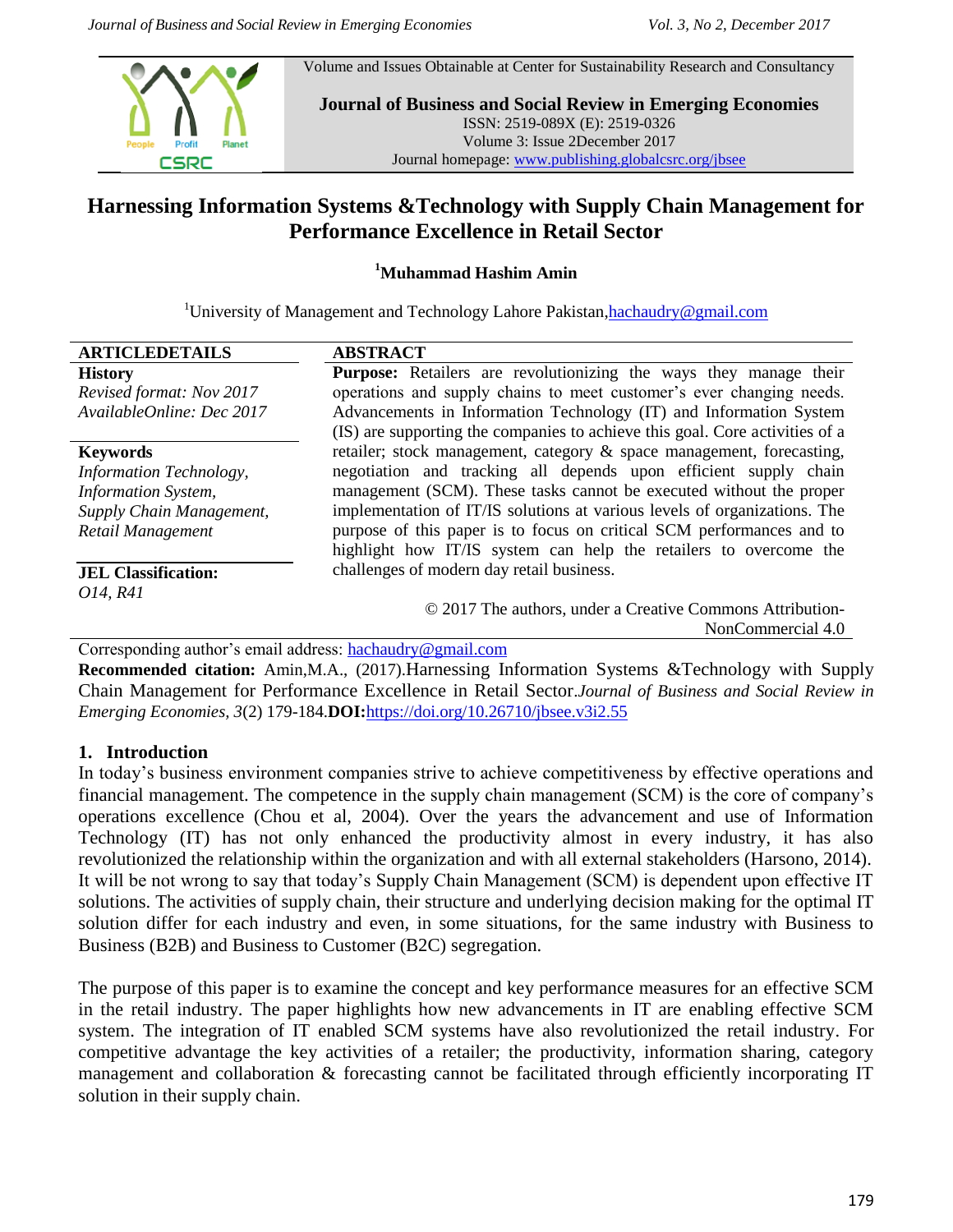#### **2. Consequences of Poor SCM**

According to Berman and Evans (2012) in the delivery chain from manufacturer to customer SCM in retailing represents the logistic aspect. For a retailer the SCM includes providing and selling the products as per customer requirement. Although it seems simple however the whole process includes planning, managing, purchasing, distribution & replenishment of products and goods in a distributed geographical environment. The role of IT for SCM in retail becomes more significant to manage communication and track information and data among vendors, distributors, operations team and other external stakeholders.

The implementation of poor SCM strategies can have drastic and negative impacts on the organization value (Sridharan et al, 2005). The consequences of poor SCM can result in inefficiency either due to poor inventory management, shelf management, forecasting and distribution errors. At the time the retailer may be running surplus of some items while having shortage of other critical items. This shortfall of inventory management can easily lead out the retailers to more serious "stock out problem". Poor forecasting can affect the demand and supply information across SCM chain. This limits the capability to predict requirement of products and items. Distribution delays can hinder deliveries on time from the suppliers to the customer. These shortfalls contribute to not only financial losses faced by retailers but also damage the reputation, lose customers and lead to customer's dissatisfaction. These factors can be highlighted through the curious case of J.C. Penney. From 2011 – 2013 when the economy was coming out of recession the company losses were almost \$3 Billion due to inefficient SCM and failure to incorporate efficient IT solutions according to customer requirements.

### **3. Methodology**

In order to undertake this research the primary tool used for data collection was interviews with the aid of questionnaires. In order to improve data quality one-to-one interview sessions were held. The natures of those interviews were semi-structured. The target audience consists of supply chain, logistic and category managers from leading retailers and manufacturers of the country. The rationale behind development of questionnaire was to collect information regarding key performances measures in retail supply chain management. The questionnaire was designed to collect relevant and elaborative information by utilizing minimum time. Furthermore the data collected was analyzed by using Microsoft Excel. Extra Add-in with the name of Analysis Tool Pack was installed to perform descriptive data analysis.

### **4. Measuring Retail SCM Performances**

There are variety of performance evaluation techniques and frameworks for SCM with the underline criteria of reducing costs, adding value and improving customer satisfaction. Since in many organizations a high cost and budget is involved with the supply chain activities, performance measurement of these activities is very critical (Lankford, 2004).For retail management these measured can be classified as:

- 1. Effective inventory or Stock management.
- 2. Category & Space management.
- 3. Continuous collaboration & forecasting.
- 4. Supplier negotiation and management.

Effective inventory or stock management is a key parameter for effective retail operational. Managing inventory manually can result in inaccuracy. One of the major bottlenecks in managing retail SCM is the inventory record inaccuracy. The financial impacts of the inaccurate inventory levels could be very drastic and it has direct impact on the retail operations and management. Inventory inaccuracies also hinder the implementation of decision support system for automated ordering  $\&$  forecasting. In addition, the prevention and correction measures for the inventory cannot be implemented seamlessly till we have picture of true inventory. (DeHoratius et al, 2008)

Category Management Process includes managing the products by assigning them to various categories. The category manager is responsible for managing the assigned category as an individual business unit. The category management umbrella consists of assortment planning, pricing, merchandising strategy,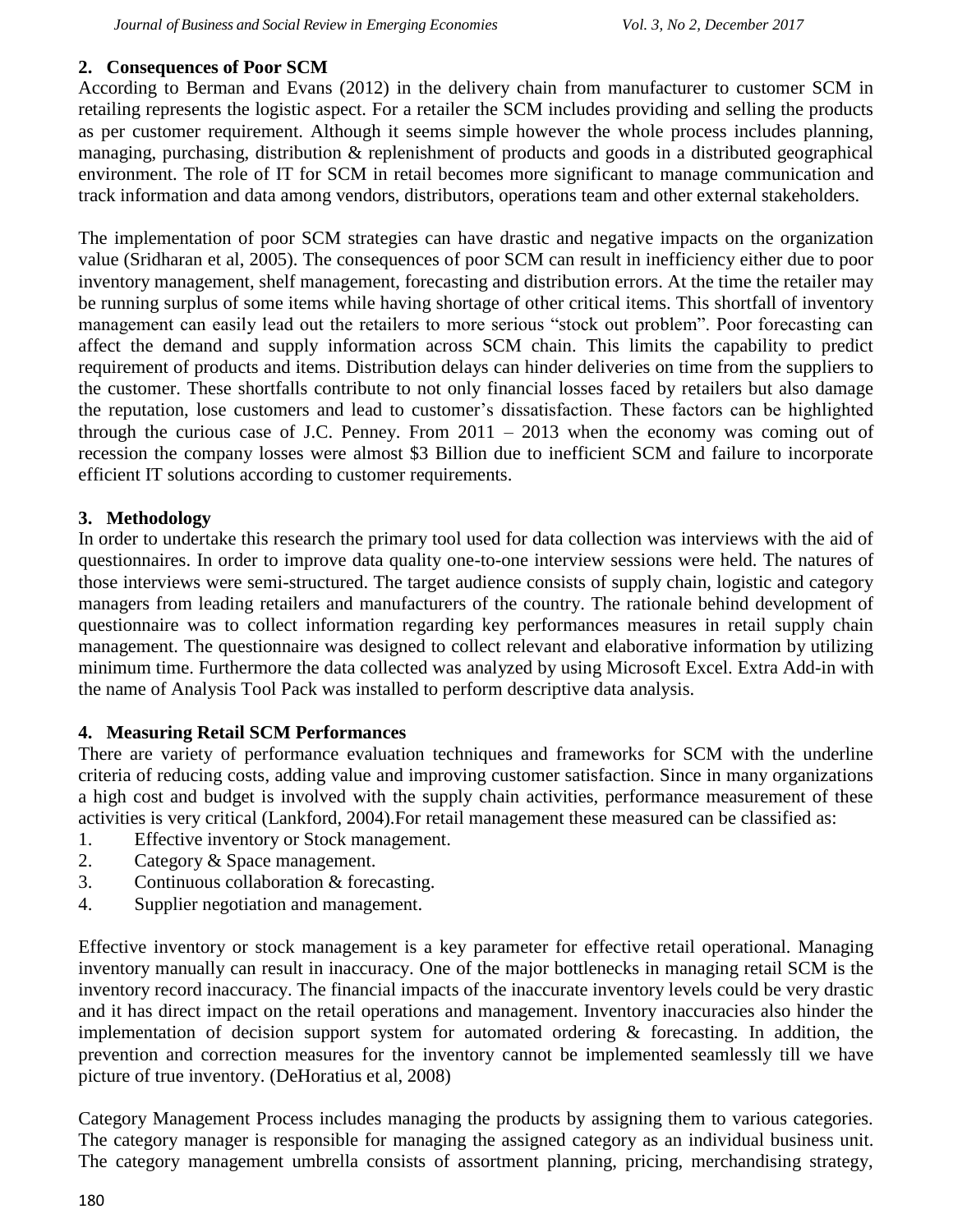promotion management & space management. Improvement in the category management can have direct impact on retail productivity. Allocating the appropriate space to each category can also affect the stock level and the supply chain of key categories. According to Weng and Gerchak (2001) the demand rates by retailers depends on the shelf or display space dedicated to the products.

To improve the SCM and on-shelf availability Levy and Weitz (2011) suggests to continuously sharing business information between retailers & suppliers. The exchange of demand & forecasting information in a collaborative way has a direct impact on optimal SCM and can result in:

- Improved customer satisfaction
- On shelf availability
- Product quality
- Pricing

The forecasting models with proper integration of historical and market data can improve the decision making in procurement by managing customer demands.

Supplier negotiation and management is backbone in retail SCM. The result of successful negotiation process is a commitment. This business commitment could result in contract agreement. These contract agreements have a direct impact on level of business, stock management, logistic planning, pricing and ordering mechanism (LI et al, 2003). The negotiation attribute could vary from supplier to supplier due to the nature of the assortment. Managing the competition among suppliers, development of private labels and automated ordering process can significantly reduce the inventory and out of stock problems through the process of negotiation and supplier management.

# **5. SCM and IT**

In this era of globalization, businesses are operating in highly competitive environment. In order to gain competitive advantage and to operate efficiently organizations are focusing more on effective and efficient SCM. Over the past years the advancements in the IT with the development of accessible, practical and affordable means of operating SCM activities, enable the organization to streamline their procurements, logistics, inventories and customer satisfaction levels.

The importance of IT enabled SCM is highlighted by the fact that several large companies spend estimated 50% of their annual capital expenditure on various IT/IS solutions. The reason behind this significant investment: research shows that the investments in the IT/IS systems for efficient SCM has a positive effect on the firms productivity. Moreover, in the rapid changing business environment investments in the IT/IS system for SCM is more for the reason of survival for the organization rather than competitive advantage. Therefore nowadays the emerging trend for the companies is to invest in IT/IS for SCM excellence.

IT is not only facilitating the SCM activates through the use of software only, the advancement in the internet enabled the new endeavor in "e-technologies". As a result new developments in the form of ebusiness and e-supply chain management are assisting the implementation and integration of SCM activities more efficiently (Talluri, 2000). On the other hand, advancement in telecommunication and internet increased the richness of communication between firms as well as with customers.

### **6. Achieving SCM excellence in Retail Management**

According to Lockamy (2008) the organization needs a subtle change in their business focus and operations to enjoy the benefits of effective SCM. Moreover, the organizations are required to overcome the significant SCM barriers that exist in the form of insufficient communication, lack of common goal, IT infrastructure and functionally-oriented performance metrics.

Implementing the IT solution in retail at the Head office, store and warehouse levels is a tricky task.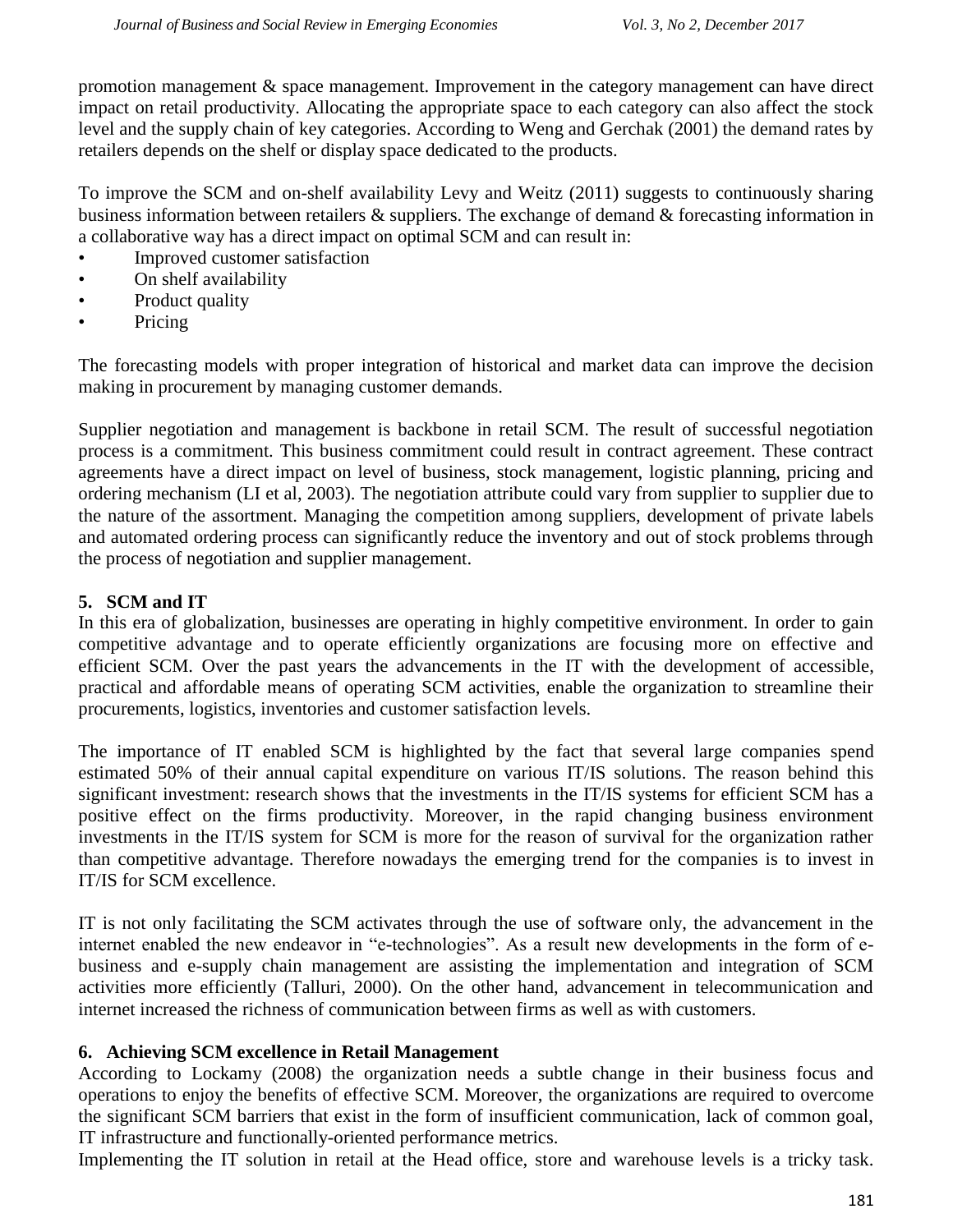Organizations need to have the right mix of technology at these levels for effective design and implementation of SCM.

There is no doubt that organizations opt for better technological solution for their SCM operations but they need to be very careful in their implementation approach. In 2001 Nike blamed their problem of access inventories and delays to i2, the vendor of their SCM system, which costs the company around \$100 Million in sales. Another famous example of ineffective supply chain implementation is Hershey Food Corporation. The company spends \$112 million in their supply chain management system which included software and computer system from SAP AG, Manugistics, and Siebel Systems. It is estimated that the company will lose \$150 million in the next year due to delays and implementation inefficiencies caused by the new system (Sridharan et al, 2005).

So the question is how can retailers achieve the benefits of effective SCM through proper implementation of IT solutions?

Although the contribution of IT span and facilitate all the activities involved in retail management such as accounting, finance, controlling and human resource. However this paper analyzes impact of IT on the key performance measurement in retail SCM already discussed in section 4.

#### **6.1 Inventory & Stock Management**

In stock management many parties are involved IT is helping suppliers, merchandisers, and managers in the efficient and collaborative processing of the order and operations management. In addition to automating the ordering process the advance IT tools are helping supply chain or logistic managers in meeting and monitoring the arrival times of the shipments and to take preventive and precautionary step in the case of shipment delays.

#### **6.2 Procurement & Category Management**

The role of IT applications and systems are very critical in procurement & category management. The supporting applications facilitate run time communication between procurement teams, store teams, manufacturer and category managers by analyzing stock and price analysis. The historical analysis gives insight to the sales pattern and consumer behavior which streamlines the process of procurement. The IT enables application has made this process more structured and analytical.

By integrating the internal data sources (retail sales and category data) with external data sources (market research & survey) gives a holistic view and tracking for business performance measurement (BPM).

### **6.3 Supplier Negotiation & Management**

Continuous collaboration and communication with supplier is a key element of retail management. Since various marketing and branding elements such as shelf space, branding space or number of promotions are part of supplier contracts. IT applications are enabling various decision support systems for supplier selection, tracking, and negotiations. Based on various criteria's the Top suppliers are also selected by the intelligent system to be the category captain.

The advancement in networking and communication system has also facilitated the process of vendor negotiations where negotiation can took place remotely. Various studies also highlighted the fact that IT is also the contributing factor is decreasing the IT transaction cost between buyer- supplier and have positive effect on the that relationship and business.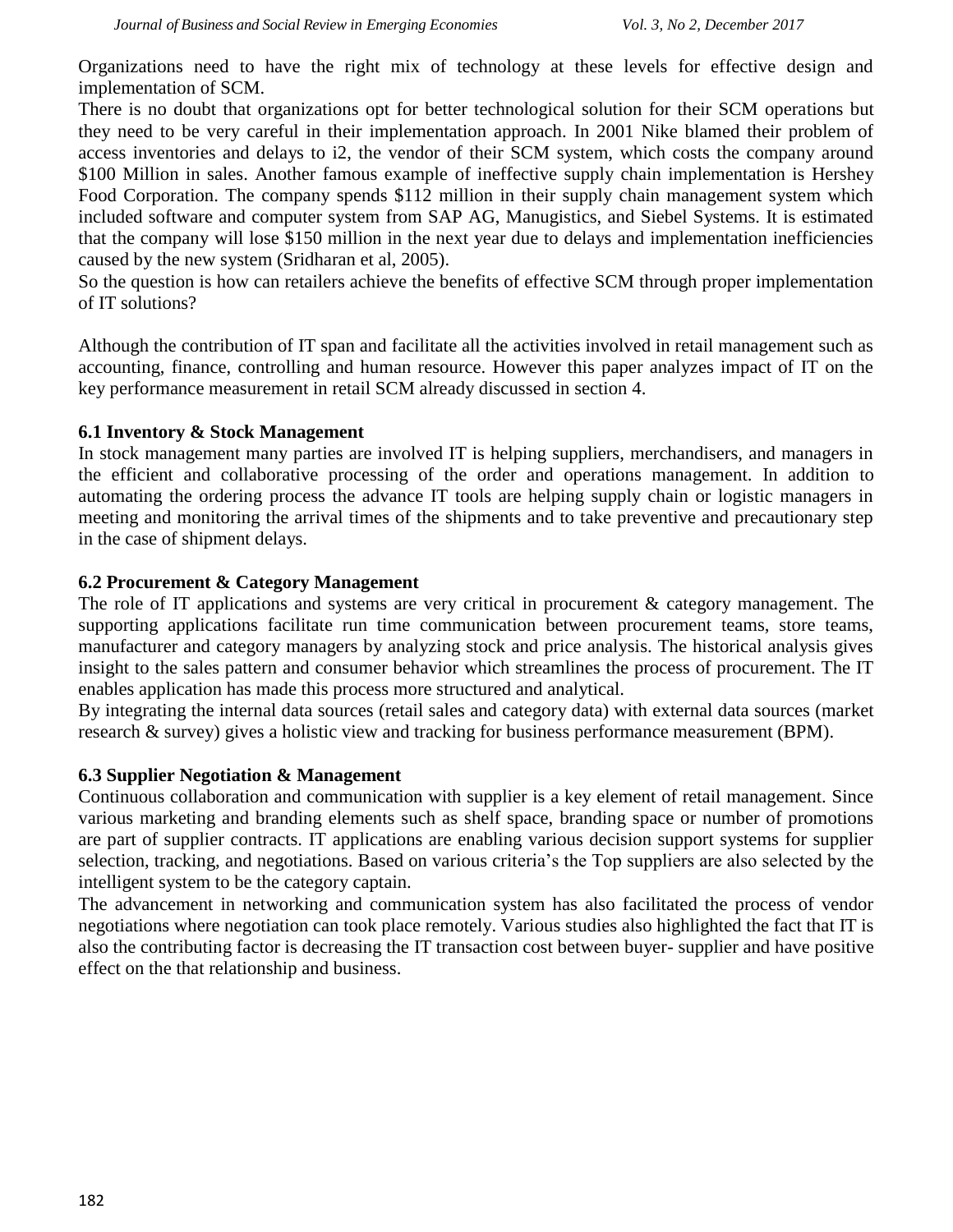

**Figure 1: Framework for achieving SCM excellence in retail sector**

# **7. Conclusion**

Information Technology brings a drastic and revolutionary change in the way supply chain is managed in retail industry. The paper explores the drastic impact of managing the SCM inefficiently. Since in retail industry the supplier side is more dominant the retailers have to manage their SCM in order to take competitive advantage. The performance measure that can result in better profitability, meeting customer demands and achieving organizational goals could be achieved by supply chain excellence. The developments in Information System (ERP systems and e-business) have significantly shaped the efficiency, responsiveness, effectiveness of supply chain activities in retail. Various IT and IS system are enabling the collaborating environment between buyer - supplier and also resulting in intelligent system for forecasting and decision making. In today's business environment any sustainable SCM system cannot be managed without use of IT/IS for retail management.

# **References**

Berman, B. and Evans, J., (2012) Retail Management: A Strategic Approach, 12th Edition, Prentice Hall. Chou, D., Tan, X. and Yen, D., (2004) Web technology and supply chain management, Information

Management & Computer Security, Vol. 12, p.338-349.

- DeHoratius, N., Mersereau, A. and Schrage, L,. (2008) Retail Inventory Management When Records Are Inaccurate, Manufacturing & Service Operations Management, Vol. 10, No. 2, p. 257–277.
- Harsono, A., (2014) IT Plays Important Roles in Dell'S Supply Chain Management, Journal of Information Engineering and Applications, Vol.4, No.9, p: 77-87.
- Lankford, William M., (2004) Supply chain management and the Internet, Online Information Review, Vol.28, pp.301-305.
- Levy, M. and Weitz, B., (2011) Retailing Management, 8th Edition, McGraw-Hill Education.
- Li, H., Jeng, J. and Chung, J., (2003) Commitment-Based Approach to Categorizing, Organizing and Executing Negotiation Processes, Proceedings of the IEEE International Conference on E-**Commerce**

(CEC'03).

- Lockamy, A., (2008) Examining supply chain networks using V-A-T material flow analysis, Supply Chain Management: An International Journal, Vol. 13, p. 343-348.
- Sridharan, U., Caines, R. and Patterson, C., (2005) Implementation of supply chain management and its impact on the value of firms, Supply Chain Management: An International Journal, Vol. 10, p. 313-318.

Talluri, S., (2000) An IT/IS acquisition and justification model for supply-chain management,